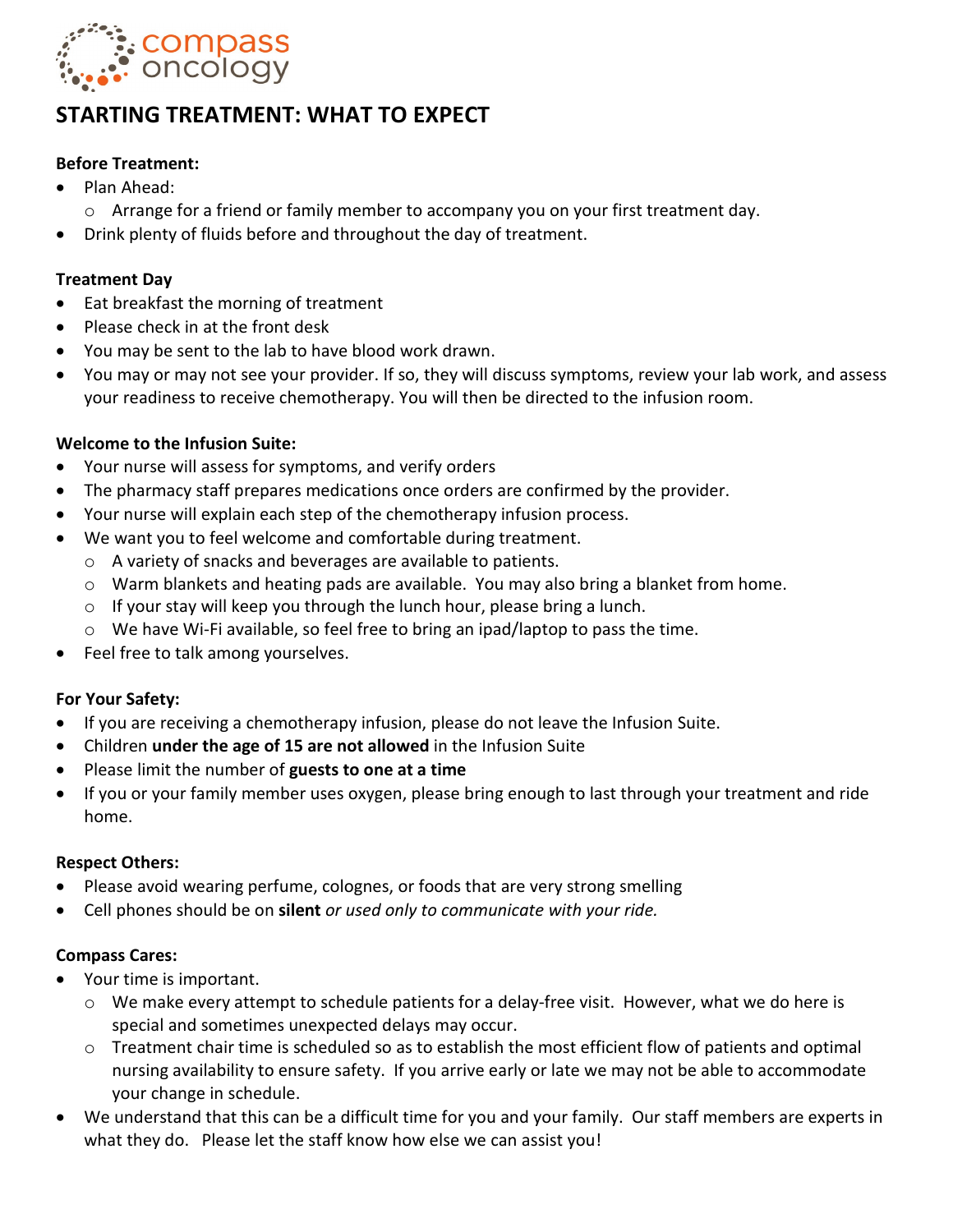

# **HOME SAFETY PRECAUTIONS**

Most chemotherapy safety precautions involve prevention of contact with the chemotherapy drugs as they leave the patient's body. It takes about 48 hours for the body to break down and/or get rid of most chemotherapy drugs. The byproducts of chemotherapy are excreted in body fluids such as urine, stool, tears, saliva, vomit, and semen or vaginal secretions. Both patients and caregivers should avoid contact with these fluids.

### *During chemotherapy and for the following 48 hours the patient or caregiver assisting the patient should:*

- Use a condom during sex. As noted above, the drugs may be found in semen or vaginal secretions.
- Always wash your hands with warm water and soap after using the toilet or after any contact with body fluids.
- Wear disposable waterproof gloves if you need to touch any body fluids. These gloves can be purchased at most local drugstores.
- Put the lid down before flushing to avoid splashing. If you have a low pressure toilet, you may want to flush the toilet twice.
- If you vomit into the toilet, clean off the toilet seat of any vomit or splashes and flush twice. If you vomit in a container, empty into the toilet and wash the bucket with hot, soapy warm water and

## **MEDICATION REFILLS**

**Narcotics:** require a written prescription hand-carried to your pharmacy. We are unable to prescribe narcotics or other controlled substances after hours or over the weekend. Please plan ahead and request refills at the time of your scheduled visit or at least 72 hours before refill is needed. *Please bring your own pain medications with you for office or treatment visits. We do not stock pain medications in the office.* 

**All other medications:** Contact your pharmacy directly for refills. They will notify our office of the request. Please allow 48 hours when planning refill requests. Some medications require preauthorization from your insurance company and your pharmacy will advise you accordingly. Please be aware that this process can take up to 72 hours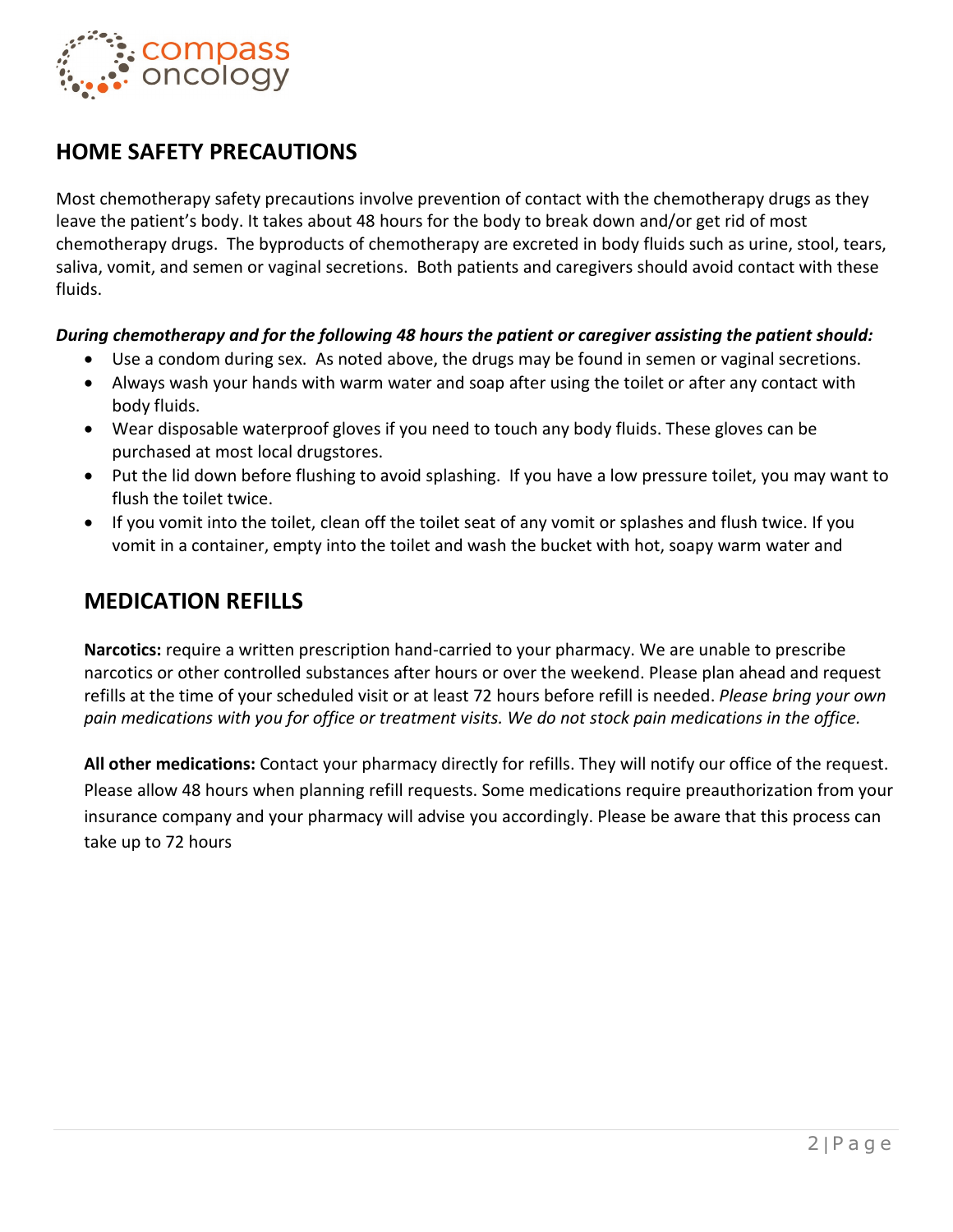

# **SERVICES AT COMPASS ONCOLOGY**

### **Social Workers**

Social workers provide patients and their families with a safe outlet to discuss their experiences and emotions at every phase of treatment. Our social workers assist with access to important community resources, including in-home care, transportation services and support groups.

### **Patient Education**

Compass offers ongoing classes and support for every stage of treatment. Chemo 101 provides information on what to expect during treatment and how to manage symptoms. Informative presentations on promising new therapies keep you up-to-date. CompassOncology.com lists all upcoming events and classes.

### **Genetic Risk Evaluation and Assessment Program (G.R.E.A.T)**

(GREAT) program team includes specialists with advanced expertise in cancer genetics and genetic counseling. They evaluate a patient's personal and family medical history to assess for hereditary (familial) cancer risk, make recommendations for screening and coordinate genetic testing if appropriate.

### **Palliative Care Program**

Palliative care experts help guide patients and their families to discuss quality of life while developing individualized plans for symptom management and emotional care.

### **Survivorship**

Compass's Survivorship Program recognizes the complex needs after cancer treatments and the importance of surveillance, prevention and education. One-on-one visits and group visits with experts offer education and support for life after cancer.

### **Dietary Services**

Our dietician evaluates patients' intake and meal patterns to identify nutritional gaps while providing individualized nutritional recommendations to optimize health and wellness.